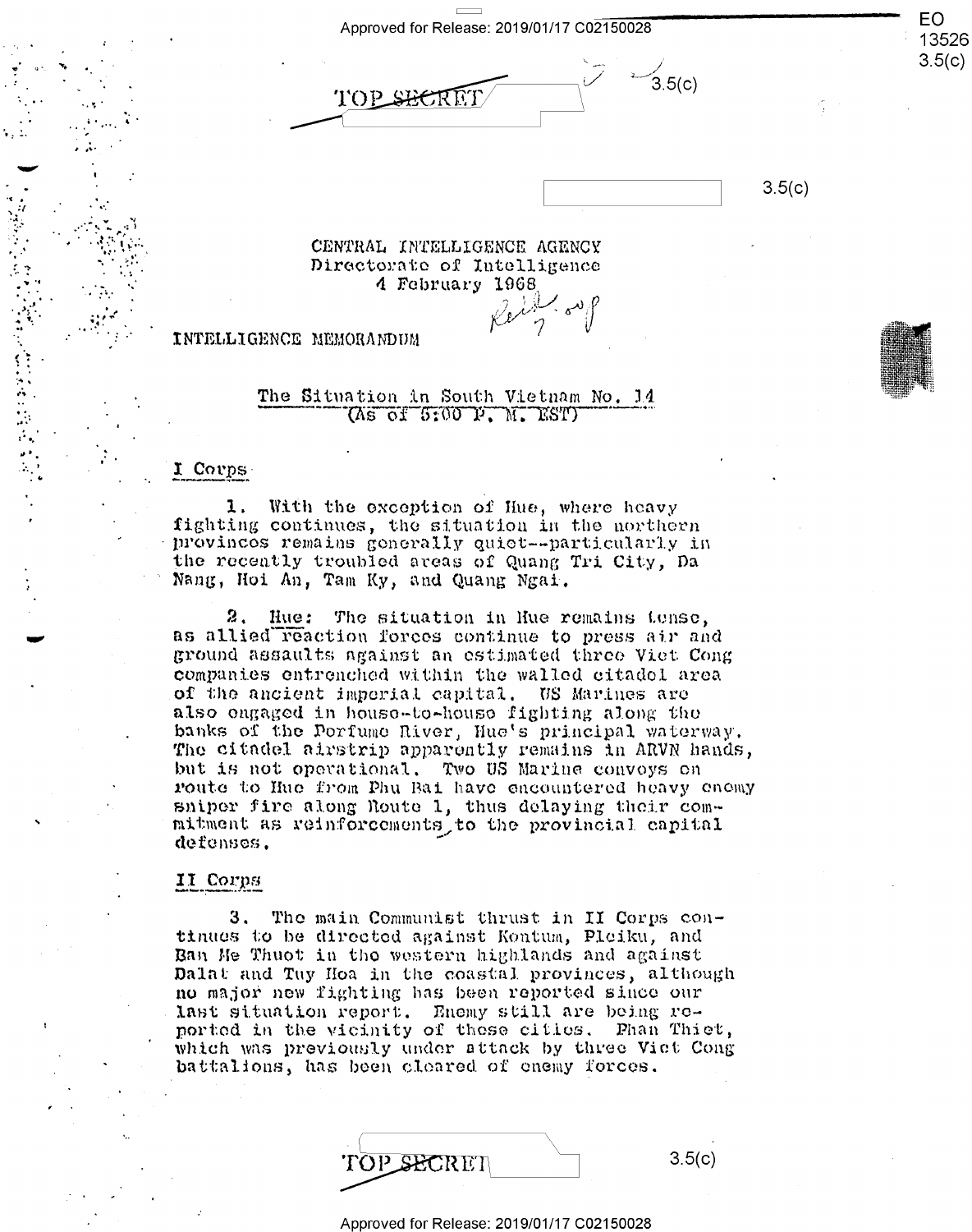Approved for Release: 2019/01/17 C02150028 **LOB-SECRET**  $3.5(c)$ 

## The Saigon Area

Although the security situation in some  $4.$ areas of the capital city has stabilized, there continue to be numerous reports of small-scale Viet Cong activity. The National Police headquarters compound came under heavy mortar and automatic weapongs fire on 4 February. However, National police director General Loan stated at 10 P.M. Local Saigon time on 4 February that the capital city was quiet and the situation in surrounding Gia Dinh Province seemed to be under control.

South Vietnameso forces apparently have 5. planned a major operation to begin on the morning of 5 February to clear Viet Cong remnants from Saigon. The multi-battalion sweep is to include a therough house-to-house search and will be controlled by senior officers of the Joint General Staff, the National Police and the ARVN III Corps headquarters. Possibly as many as 16 battalions of Victmanese marines, rangers, paratroopers, army forces and polico are committed.

6. There is no confirmation of the indications, noted in the 8:30 A.M. Sitrep, that the VC 9th Division may have moved closer to Saigon. US military officials in Saigon, however, report they have some evidence from prisoners that at least elements of the 3 regiments of the 9th were involved in the initial assault on the city.

### Other III Corps

7. The eleven provinces of III Corps have reported no significant changes in the allied or enemy situation since 1800 Hours 4 February Saigon time.

# IV Corps

Multibattalion Viet Cong troop concentra-8. tions are continuing to apply havey pressure against friendly areas in and around the provincial capitals of Tra Vinh, Bac Lieu, Vinh Long City, and Cao Lanh. The district capital of Duc Thanh, in Sa Dec Province, is also reported to be under heavy enemy mortar and ground attack. On the positive side, however, allied

| $-2-$     |        |
|-----------|--------|
|           | 3.5(c) |
| TOPSHORET |        |

Approved for Release: 2019/01/17 C02150028